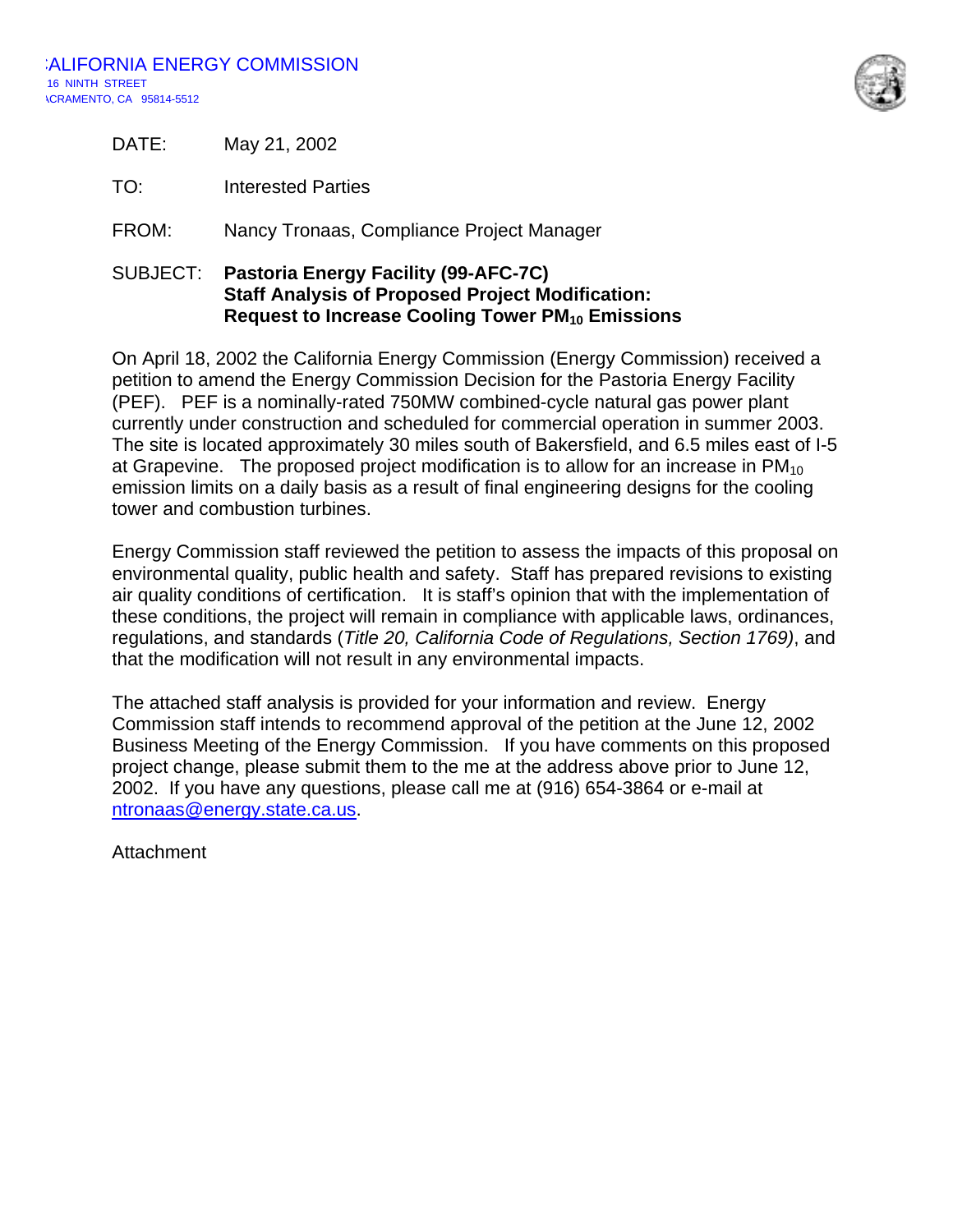# **Pastoria Energy Facility (99-AFC-7) Request to Amend Conditions of Certification AQ-24, -55, -58, -64 and -67 Joseph M. Loyer May 20, 2002**

### **AMENDMENT REQUEST**

The Pastoria Energy Facility, LLC (PEF) is requesting several modifications to the Pastoria Energy Facility (Pastoria) permit in regards to a proposed PM10 emission increase from the cooling towers. PEF is requesting to increase the PM10 emission limits on a daily basis and to modify the offset package appropriately.

### **BACKGROUND**

The Pastoria project is located in Pastoria California in Kern County and is under the local authority of the San Joaquin Valley Unified Air Pollution Control District (District). The Commission licensed Pastoria on December 20, 2000 as a natural gas fire combined cycle power plant 750 MW in capacity. The project includes PM10 emission from cooling towers to be constructed on-site.

## **LAWS ORDINANCES REGULATIONS AND STATUTES (LORS)**

There will be no impact to any laws, ordinances, regulations or statues from the proposed amendment.

#### **ANALYSIS**

PEF is proposing to increase the PM10 emissions from the cooling tower in response to refined design elements in both the cooling tower design and the combustion turbine design. PEF proposes to increase the water throughput for the cooling tower in order to reject more heat from the combustion turbines.

PEF proposes to increase the PM10 emissions from cooling tower 1 from 17.46 lbs/day to 22.08 lbs/day; and from cooling tower 2 from 8.73 lbs/day to 11.12 lbs/day. This is a total net increase of 7.02 lbs/day.

PEF proposed to increase their mitigation (on a quarterly basis) as follows:

| <b>First Quarter:</b>  | 630.9 lbs   |
|------------------------|-------------|
| <b>Second Quarter:</b> | 637.9 lbs   |
| <b>Third Quarter:</b>  | 644.9 lbs   |
| <b>Fourth Quarter:</b> | 644.9 lbs   |
| <b>Annual Total:</b>   | 2,558.6 lbs |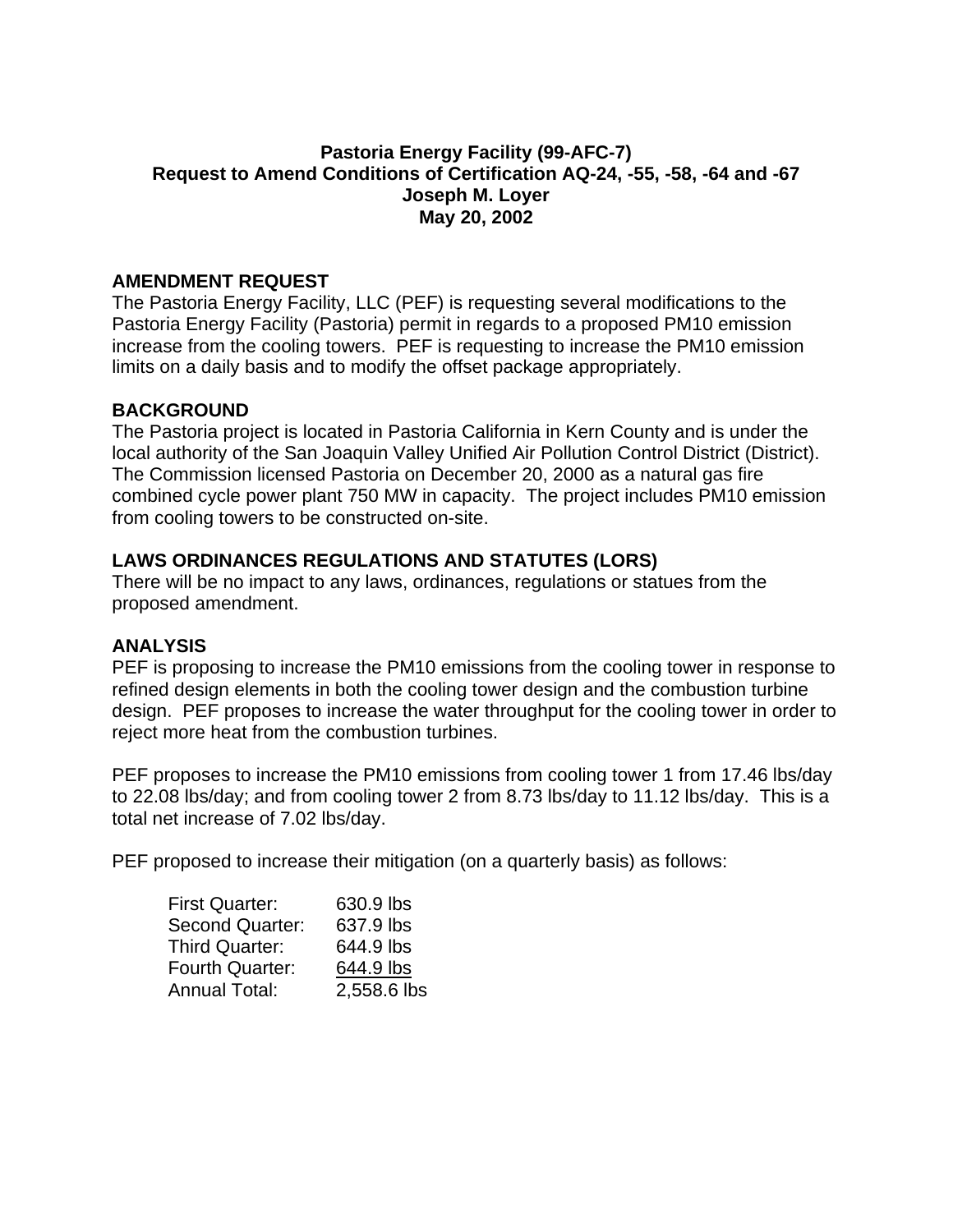The applicant used modeling performed in June 2001 as the basis for estimating the impacts from this PM10 increase. Essentially, since nothing else was changed regarding the cooling towers except the emission rates, the impacts can be scaled up proportionally by the increase in emission rates. The estimated impacts from the proposed PM10 emission increase are as follows:

|                               | Original PM10 Impact | After Proposed Increase |
|-------------------------------|----------------------|-------------------------|
| 24-Hour PM10 Impact $(ug/m3)$ | 8.38                 | 8.45                    |
| Annual PM10 Impact $(ug/m3)$  | 1.96                 | 1.98                    |

Even though these emission impacts are small, this area is in non-attainment for PM10 federal and state ambient air quality standards (both 24-hour and annual). However, PEF is proposing to fully mitigate the PM10 emission increases and has possession of sufficient PM10 ERCs to do so. Therefore, it is staff's opinion that this PM10 emission increase will be fully mitigated and thus does not represent a significant impact.

## **CONCLUSIONS**

Staff concludes that the proposed amendment, when mitigated by appropriate offsets, will not cause a significant impact on the ambient air quality of the San Joaquin Valley and is based on information not available during the original licensing procedures. Therefore, staff recommends approval of the petition subject to the following changes to the Conditions of Certification for the Pastoria Energy Facility. The proposed language retains the intent of the original Commission Decision and Conditions of Certification.

## **RECOMMENDED CHANGES TO CONDITIONS OF CERTIFICATION**

Deleted text is shown in strikethrough and new text is underlined.

**AQ-24** Prior to the commencement of construction, the project owner shall surrender offsets for S-3636-1-0, 2-0, 3-0, 4-0 and 5-0, for all calendar quarters in the following amounts, at the offset ratio specified in Rule 2201 (6/15/95 version) Table 1, PM10 - Q1: 57,674 58,305 lb, Q2: 58,315 58,953 lb, Q3: 58,956 59,601 lb, and Q4: 58,956 59,601 lb; SOx (as SO2) - Q1: 20,905 lb, Q2: 21,137 lb, Q3: 21,369 lb, and Q4: 21,369 lb; NOx (as NO2) - Q1: 80,010 lb, Q2: 80,899 lb, Q3: 81,788 lb, and Q4: 81,788 lb; and VOC - Q1: 51,193 lb, Q2: 51,762 lb, Q3: 52,331 lb, and Q4: 52,331 lb. [District Rule 2201]

**Verification:** The project owner shall submit copies of ERC surrendered to the SJVUAPCD in the totals shown to the CPM prior to no later than 30 days prior to the commencement of construction.

**AQ**-**55** PM10 emissions rate shall not exceed 17.4 22.1 lb/day. [District Rule 2201]

**Verification:** Please refer to condition **AQ 56**.